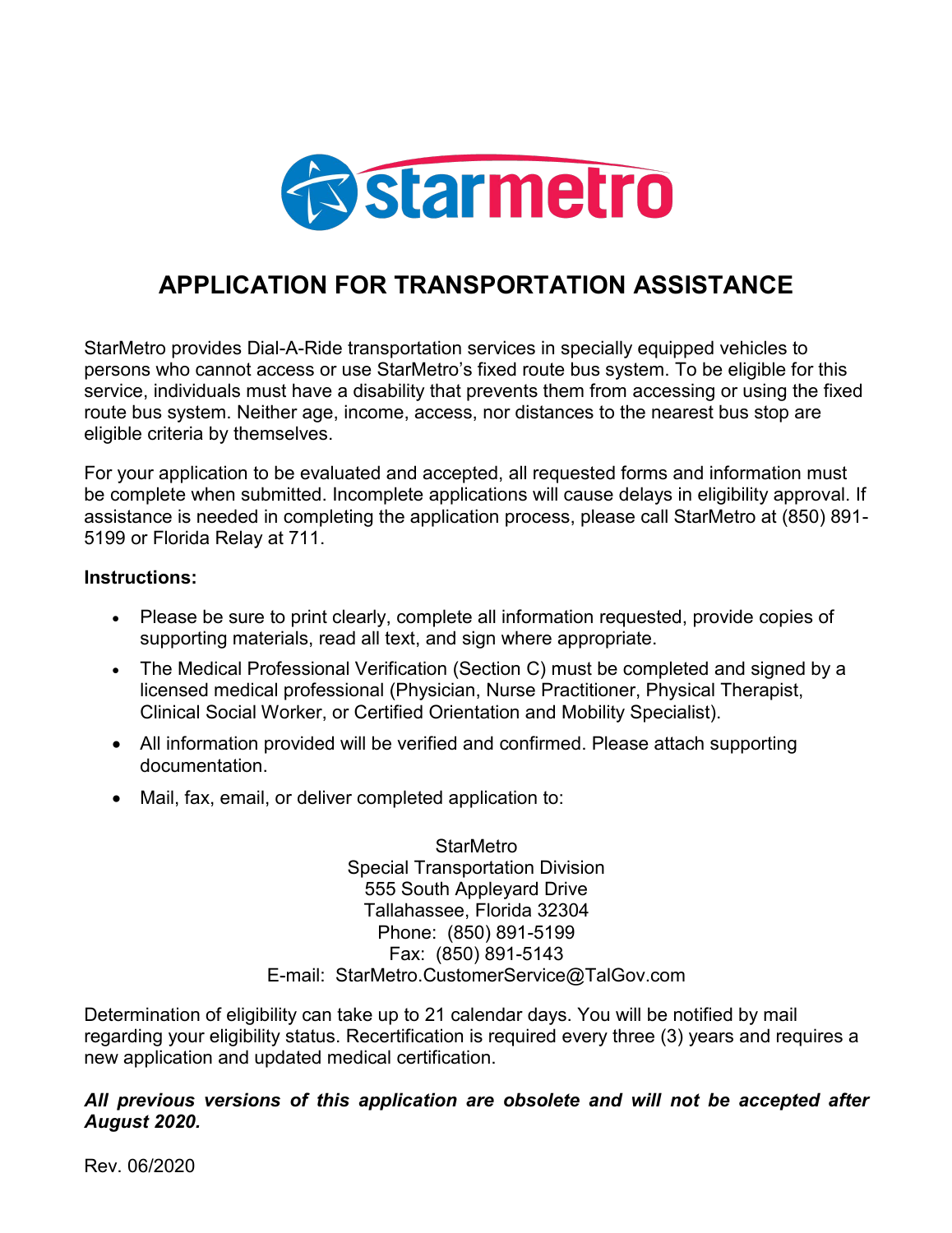# **Section A**

**This section must be completed by all applicants**

## **General Information**

| First Name: ______________________________                                                                                                                                            | Last Name: _______________________________                                                           |
|---------------------------------------------------------------------------------------------------------------------------------------------------------------------------------------|------------------------------------------------------------------------------------------------------|
|                                                                                                                                                                                       | Social Security Number: __________________________________Date of Birth: ___________________________ |
| Gender: Male Female                                                                                                                                                                   |                                                                                                      |
| Home Street Address (house number must be clearly visible from the street):                                                                                                           |                                                                                                      |
|                                                                                                                                                                                       |                                                                                                      |
| What is special about your residence that would assist the driver in identifying it?<br>(Big oak tree, garden gnome by front door, bright red door, brick exterior, metal roof, etc.) |                                                                                                      |
|                                                                                                                                                                                       |                                                                                                      |
|                                                                                                                                                                                       |                                                                                                      |
|                                                                                                                                                                                       |                                                                                                      |
|                                                                                                                                                                                       |                                                                                                      |
|                                                                                                                                                                                       |                                                                                                      |
|                                                                                                                                                                                       | Preferred Language: □ English □ Spanish □ Other: ______________________________                      |
| Is your home address also your mailing address? $\Box$ Yes $\Box$ No                                                                                                                  |                                                                                                      |
|                                                                                                                                                                                       |                                                                                                      |
|                                                                                                                                                                                       |                                                                                                      |

## **Emergency Contact Information**

Name: Relationship: Telephone Number: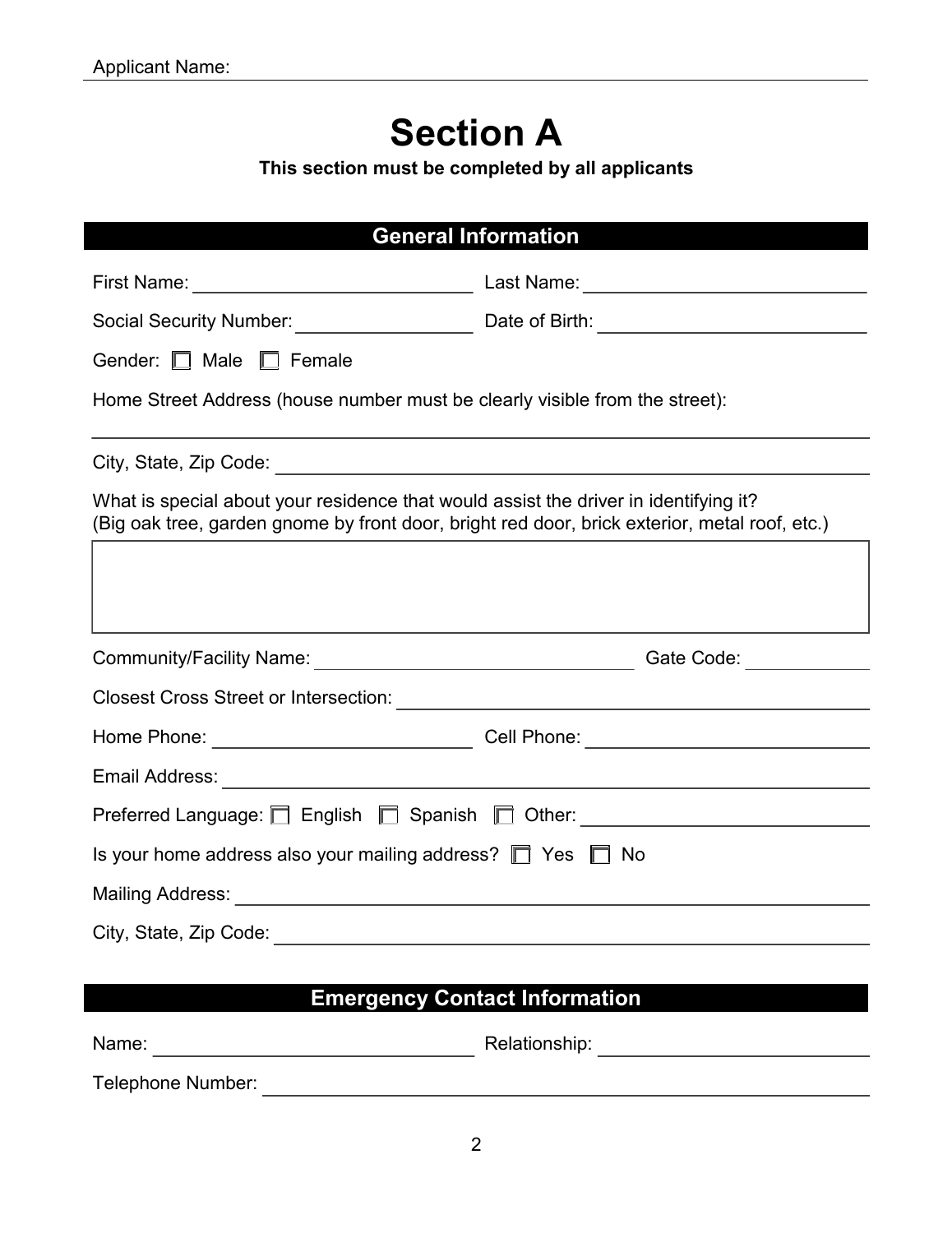### **Reason for Application**

Check the conditions that prevent you from accessing a StarMetro fixed route bus:  $\Box$  The bus does not operate where I need to travel.  $\Box$  The bus does not operate when I need to travel.  $\Box$  The nearest StarMetro bus stop is more than three-quarters of a mile from my origin or destination.

- $\Box$  I cannot get to the bus stop because of a physical obstacle or barrier.
- $\Box$  My disability prevents me from using StarMetro's fixed route bus system.

Explain the reason(s) for your answer(s) above:

### **Physical Assistance**

Please check all that apply to you:

| I am totally blind                 | I travel by wheelchair            |
|------------------------------------|-----------------------------------|
| I am legally blind<br>Ш            | I travel with a walker            |
| $\Box$ I have a hearing impairment | I travel with a cane              |
| $\Box$ I have a mental impairment  | I travel with crutches/leg braces |
| I travel with a service animal     | None of these apply to me         |
| I travel with portable oxygen      |                                   |

StarMetro may not be able to accommodate you if your mobility device is wider than 30 inches or longer than 48 inches or if your total weight when occupying your mobility device exceeds 600 pounds.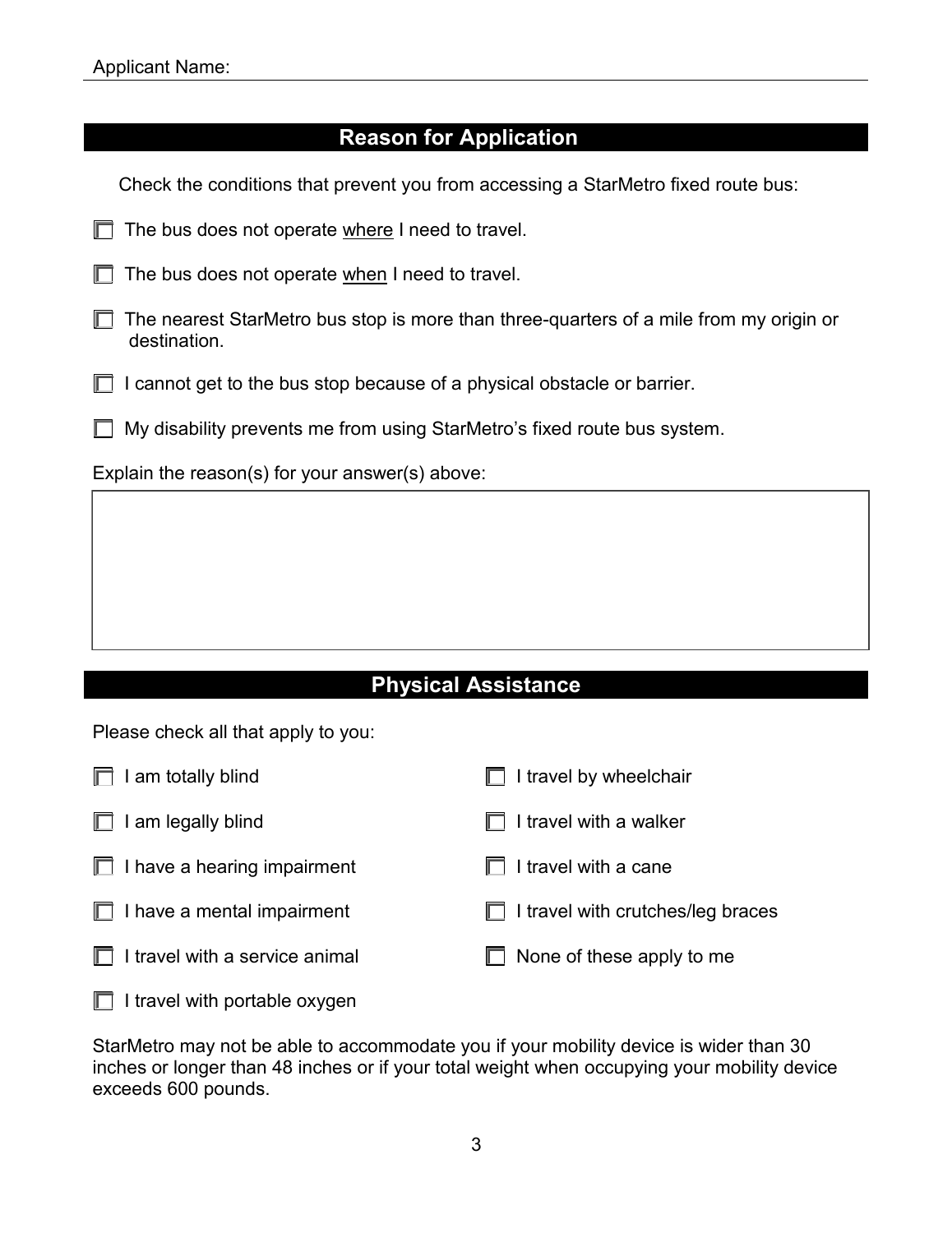### **Personal Care Attendant**

A Personal Care Attendant is someone that must travel with you to assist you with daily life functions. Do you require the assistance of a Personal Care Attendant?

| $\Box$ Always<br>$\Box$ Sometimes | $\Box$ Never |
|-----------------------------------|--------------|
|-----------------------------------|--------------|

A Personal Care Attendant is not provided by StarMetro. You must provide your own Personal Care Attendant to help with your personal needs, including traveling. One Personal Care Attendant may always travel with an eligible customer.

Please note that we may require you to travel with a Personal Care Attendant if your condition or disability is severe enough that it is not safe for you to travel or be left alone.

If you are a homeowner, live within the Tallahassee city limits, and your residence is not fully accessible to your disability needs, please consider contacting the City of Tallahassee's Housing Division at (850) 891-6566 to inquire about existing programs that may be available to assist you.

#### **In Case of an Emergency Evacuation**

In the event of a mandatory evacuation order being issued by the Leon County Division of Emergency Management due to severe weather, a tropical storm or hurricane, flooding, fire, or other emergency, StarMetro follows the direction of Emergency Management.

If you require medical supervision or are electricity dependent, if qualified, you can be evacuated to a Special Needs Shelter. To register as a person with special needs, please contact the Leon County Division of Emergency Management at (850) 606-3700.

#### **This application does not register you for evacuation or shelter assistance.**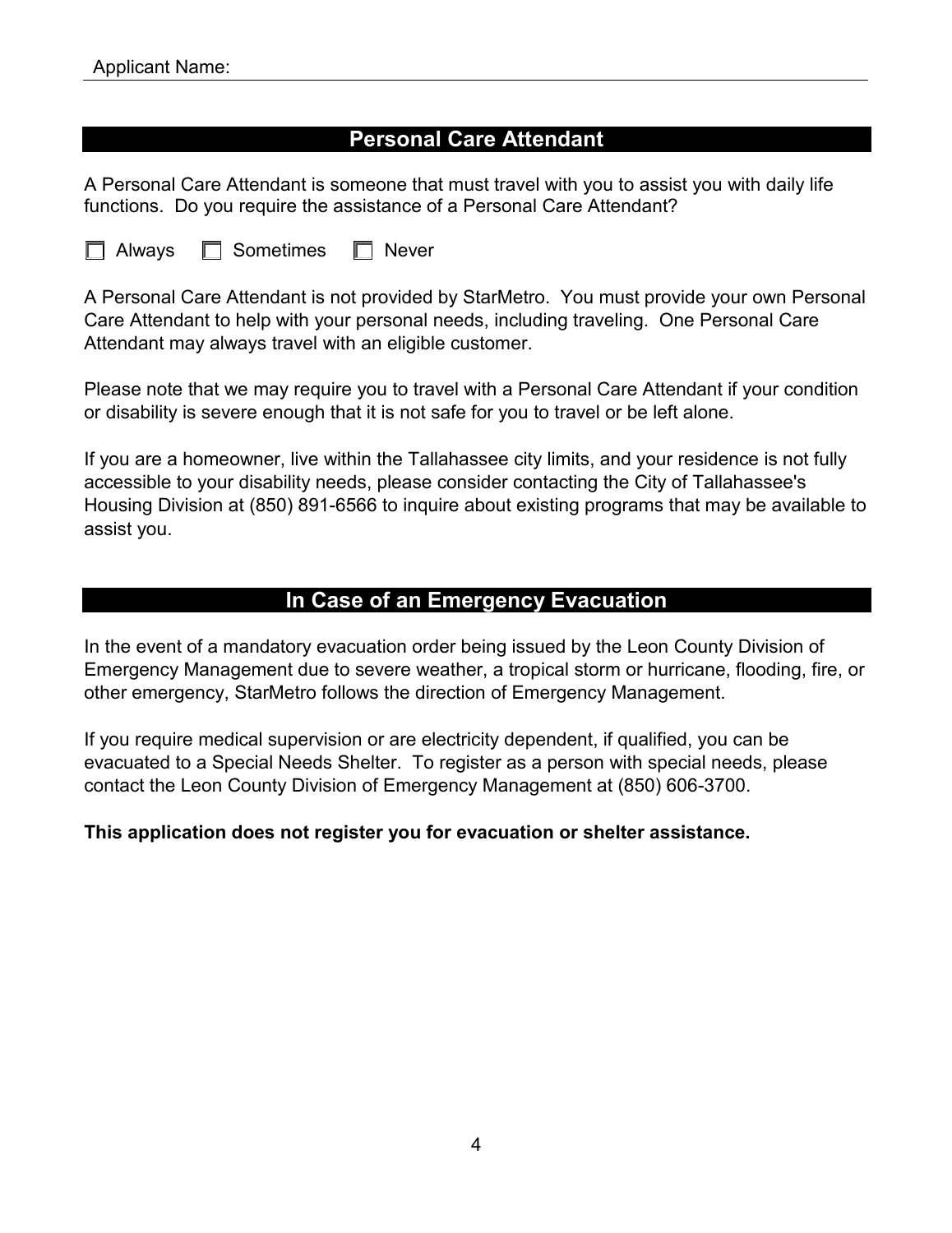# **Section B**

**Complete this section if you have a disability that prevents you from accessing or using StarMetro's fixed route bus service.**

| <b>Barriers</b>                                                                                       |                           |  |  |
|-------------------------------------------------------------------------------------------------------|---------------------------|--|--|
| What conditions or elements prevent you from getting to and from a StarMetro fixed route bus<br>stop? |                           |  |  |
| There are no sidewalks                                                                                | <b>Busy intersections</b> |  |  |
| The road is on an incline                                                                             | The ground is not level   |  |  |
| Other.<br>Explain:                                                                                    |                           |  |  |
| <b>Functional Ability</b>                                                                             |                           |  |  |
| Without the help of someone else, are you able to do the following:                                   |                           |  |  |
| Cross a street?                                                                                       | Yes<br>No                 |  |  |
| Read, hear, and understand directions?                                                                | Yes<br>No                 |  |  |
| Travel one block on a sidewalk?                                                                       | No<br>Yes                 |  |  |
| Travel to the nearest bus stop?                                                                       | Yes<br>No                 |  |  |
| Walk three-quarters of a mile?                                                                        | Yes<br>No                 |  |  |
| Identify the correct bus?                                                                             | No<br>Yes                 |  |  |
| Climb a 12-inch step?                                                                                 | Yes<br>No                 |  |  |
| Handle coins and transfers?                                                                           | No<br>Yes                 |  |  |
| Wait outside without support for 15-minutes or more?                                                  | No<br>Yes                 |  |  |
| Grip handles or railings?                                                                             | No<br>Yes                 |  |  |
| Give your address and telephone number?                                                               | Yes<br>No                 |  |  |
| Safely travel through crowded or complex facilities?                                                  | Yes<br>No                 |  |  |
| Recognize a destination or landmark?                                                                  | Yes<br>No                 |  |  |
| If you answered "no" to any of the above questions, please explain:                                   |                           |  |  |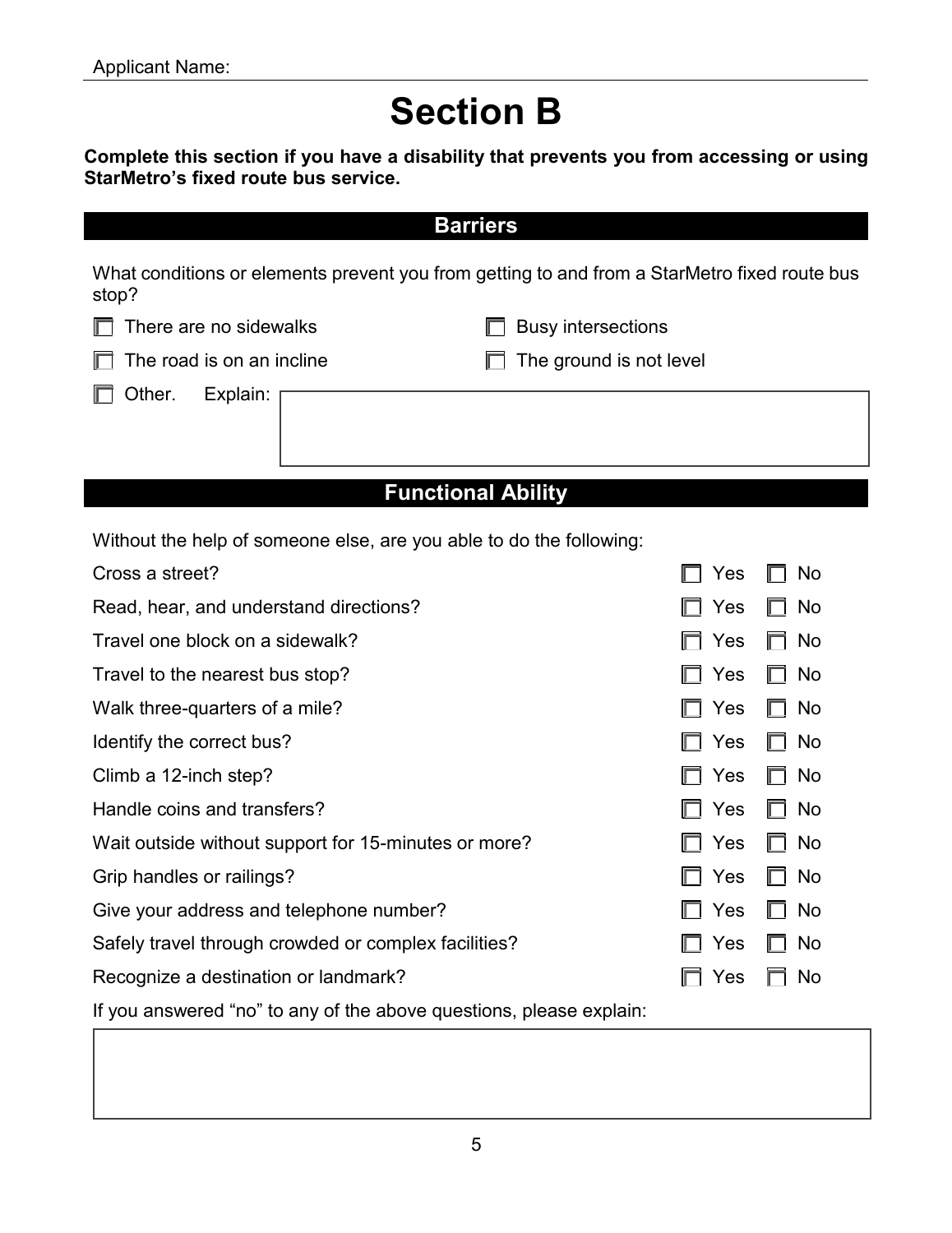# **Section C**

**If you have a disability that prevents you from accessing or using StarMetro's fixed route bus service, have this section completed by a physician, nurse practitioner, physical therapist, licensed clinical social worker, or a certified orientation and mobility specialist who is familiar with you and your disability or medical condition.**

### **Medical Professional Certification**

| Medical Professional's Name:                                                                                                                                                                              |                                                                                                  |  |
|-----------------------------------------------------------------------------------------------------------------------------------------------------------------------------------------------------------|--------------------------------------------------------------------------------------------------|--|
| Office Address:                                                                                                                                                                                           | <u> 1980 - Johann John Stein, fransk politik (f. 1980)</u>                                       |  |
|                                                                                                                                                                                                           |                                                                                                  |  |
|                                                                                                                                                                                                           |                                                                                                  |  |
|                                                                                                                                                                                                           | State:                                                                                           |  |
| Profession:                                                                                                                                                                                               |                                                                                                  |  |
| Physician                                                                                                                                                                                                 | <b>Licensed Clinical Social Worker</b>                                                           |  |
| <b>Nurse Practitioner</b>                                                                                                                                                                                 | <b>Certified Orientation and Mobility Specialist</b>                                             |  |
| <b>Physical Therapist</b>                                                                                                                                                                                 |                                                                                                  |  |
| Please initial each statement to which you agree:                                                                                                                                                         |                                                                                                  |  |
| I certify that I have treated the applicant and I am familiar with their disability and/or<br>health condition.<br>I certify that I have read and agree with the applicant's information in its entirety. |                                                                                                  |  |
|                                                                                                                                                                                                           | I certify that the applicant needs a Personal Care Attendant when being transported.             |  |
|                                                                                                                                                                                                           | I certify that the applicant is unable to ride StarMetro's fixed route bus service.              |  |
|                                                                                                                                                                                                           | Please explain in detail why the applicant is unable to use StarMetro's fixed route bus service: |  |

If the applicant's condition is not permanent, please indicate the duration of the condition:

I understand that false certification may be reported to the licensing jurisdiction under the State of Florida or appropriate code for the state of my license/certification.

| <b>Doctor's Signature:</b> | Date: |
|----------------------------|-------|
|                            |       |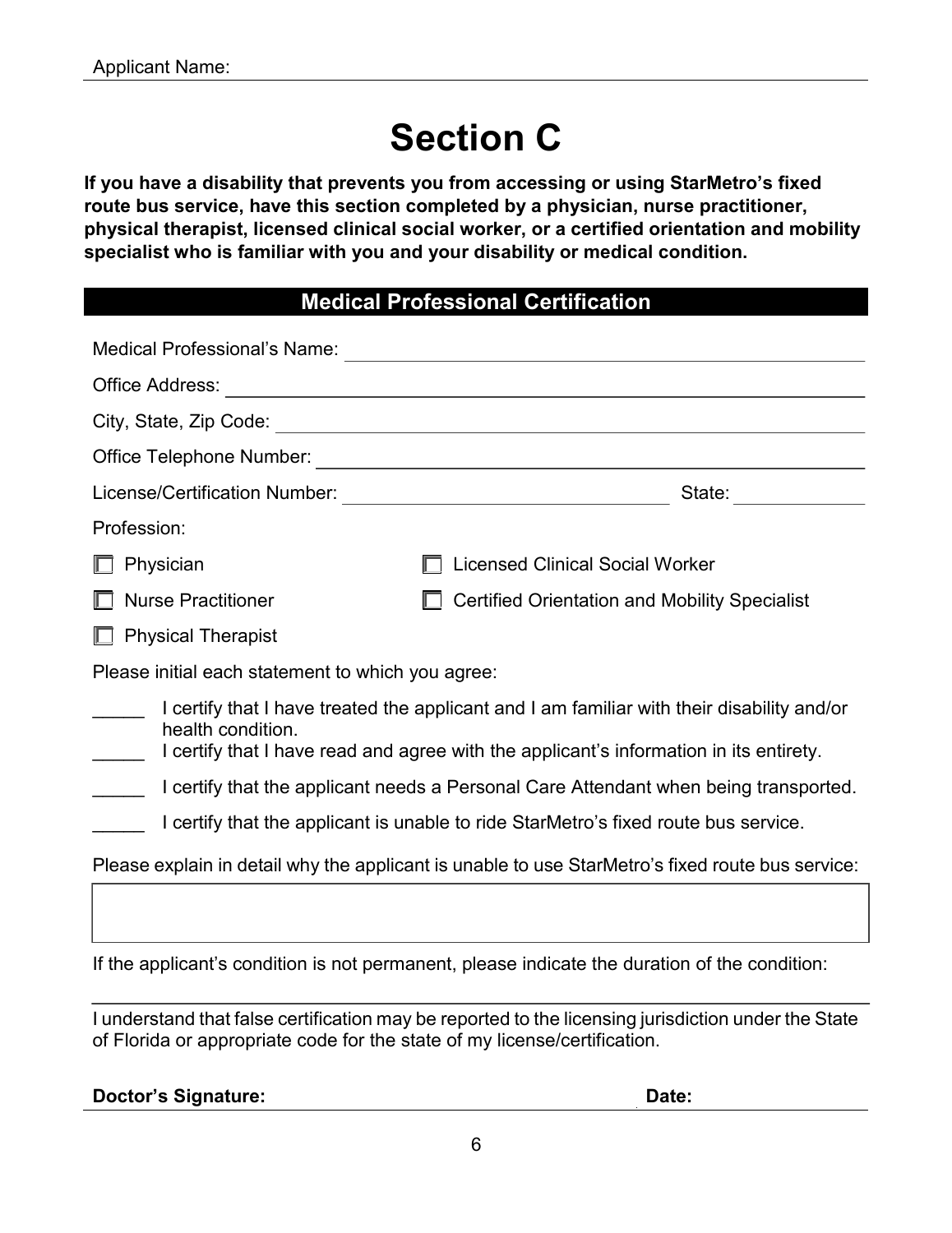# **Section D**

**If you do not have a qualifying disability under Section B or you need transportation services beyond three quarter of a mile of StarMetro fixed route bus service, complete this section.**

**The information in this section is used to determine eligibility for grant sponsored transportation services. The information in this section is not used to determine eligibility for complementary Americans with Disabilities Act transportation services.**

#### **Transportation Status**

| Do you or anyone in your household have a car? $\Box$ Yes $\Box$ No<br>(This may be verified by the Florida Department of Highway Safety and Motor Vehicles)                                                                                                                                    |
|-------------------------------------------------------------------------------------------------------------------------------------------------------------------------------------------------------------------------------------------------------------------------------------------------|
| Do you have friends or relatives who can transport you? $\Box$ Yes $\Box$ No                                                                                                                                                                                                                    |
| Do you live in a facility that provides transportation services? $\Box$ Yes $\Box$ No                                                                                                                                                                                                           |
| Do you receive Medicaid? □ Yes □ No                                                                                                                                                                                                                                                             |
| Dial-A-Ride is not a Medicaid or Medicare transportation provider.                                                                                                                                                                                                                              |
| Some Florida Medicaid and Medicare programs provide transportation services to their<br>enrollees at no cost or little cost to the beneficiary. Depending on the program, some<br>trips may also be provided for non-medical purposes such as grocery shopping,<br>socializing, and recreation. |
| If you are not sure whether your Florida Medicaid or Medicare program provides<br>transportation services, please contact them.                                                                                                                                                                 |
| How far is the nearest bus stop?                                                                                                                                                                                                                                                                |
| Have you used StarMetro's fixed route bus service in the past six months? $\Box$ Yes<br>No.                                                                                                                                                                                                     |
| If no, why not?                                                                                                                                                                                                                                                                                 |
|                                                                                                                                                                                                                                                                                                 |
|                                                                                                                                                                                                                                                                                                 |
|                                                                                                                                                                                                                                                                                                 |

| Would you be interested in a low-cost bus pass? $\square$ Yes $\square$ No |  |  |
|----------------------------------------------------------------------------|--|--|
|----------------------------------------------------------------------------|--|--|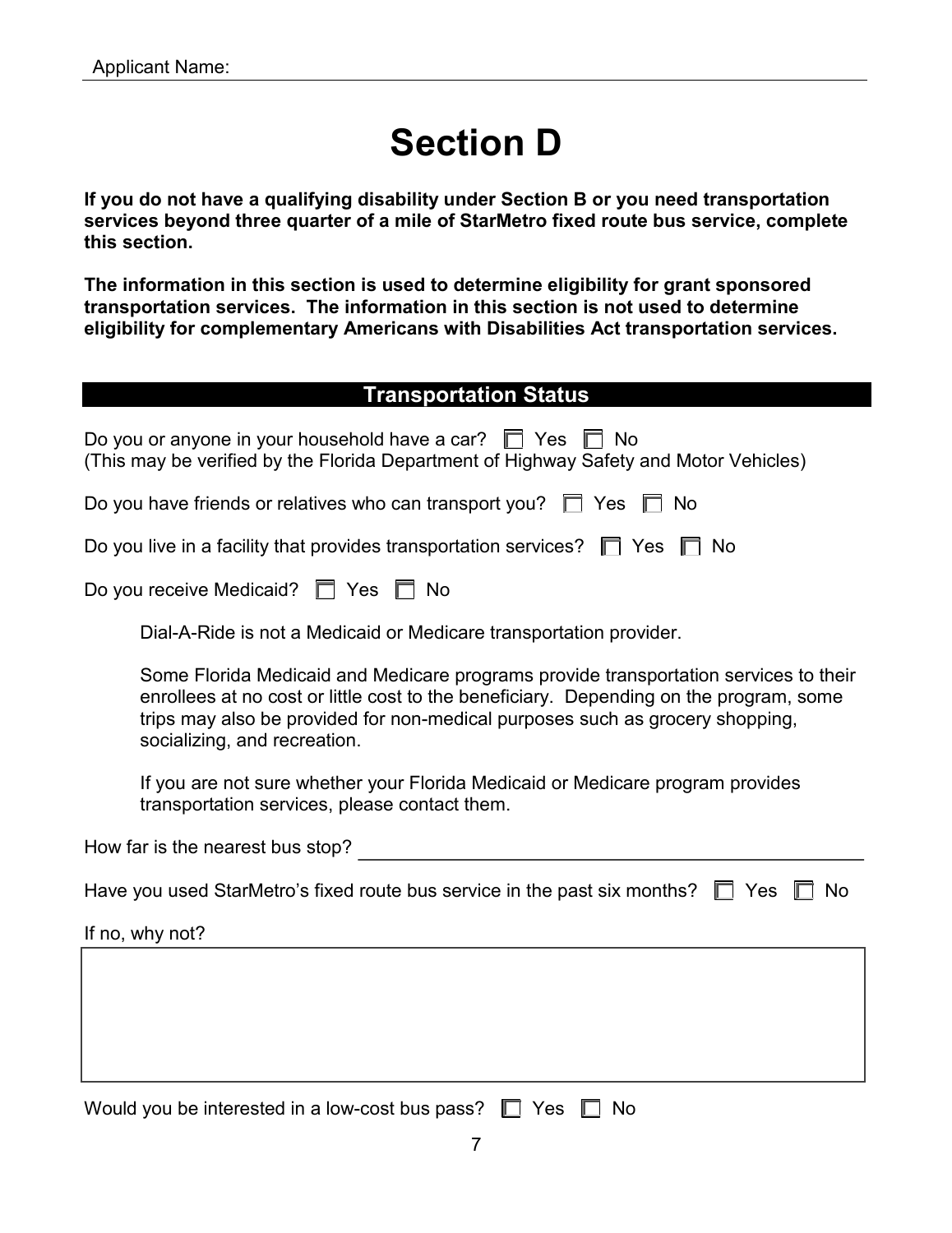What are your transportation needs?

|  |  |  | How do you currently travel to your destinations? |  |
|--|--|--|---------------------------------------------------|--|
|--|--|--|---------------------------------------------------|--|

| $\Box$<br>StarMetro bus                                                                     |
|---------------------------------------------------------------------------------------------|
| $\Box$<br>Dial-A-Ride bus                                                                   |
| $\Box$<br>Taxi                                                                              |
| $\Box$ Uber or Lyft                                                                         |
| $\Box$ Drive yourself                                                                       |
| $\Box$<br>Other:                                                                            |
| Do you have weekly scheduled medical appointments (e.g., dialysis)?<br>$\Box$ Yes $\Box$ No |
| If yes, please list:                                                                        |

How many medical appointments do you have a month?

 $\Box$  1 to 2

 $\Box$  3 to 4

 $\Box$  5 to 6

□ 7 or more